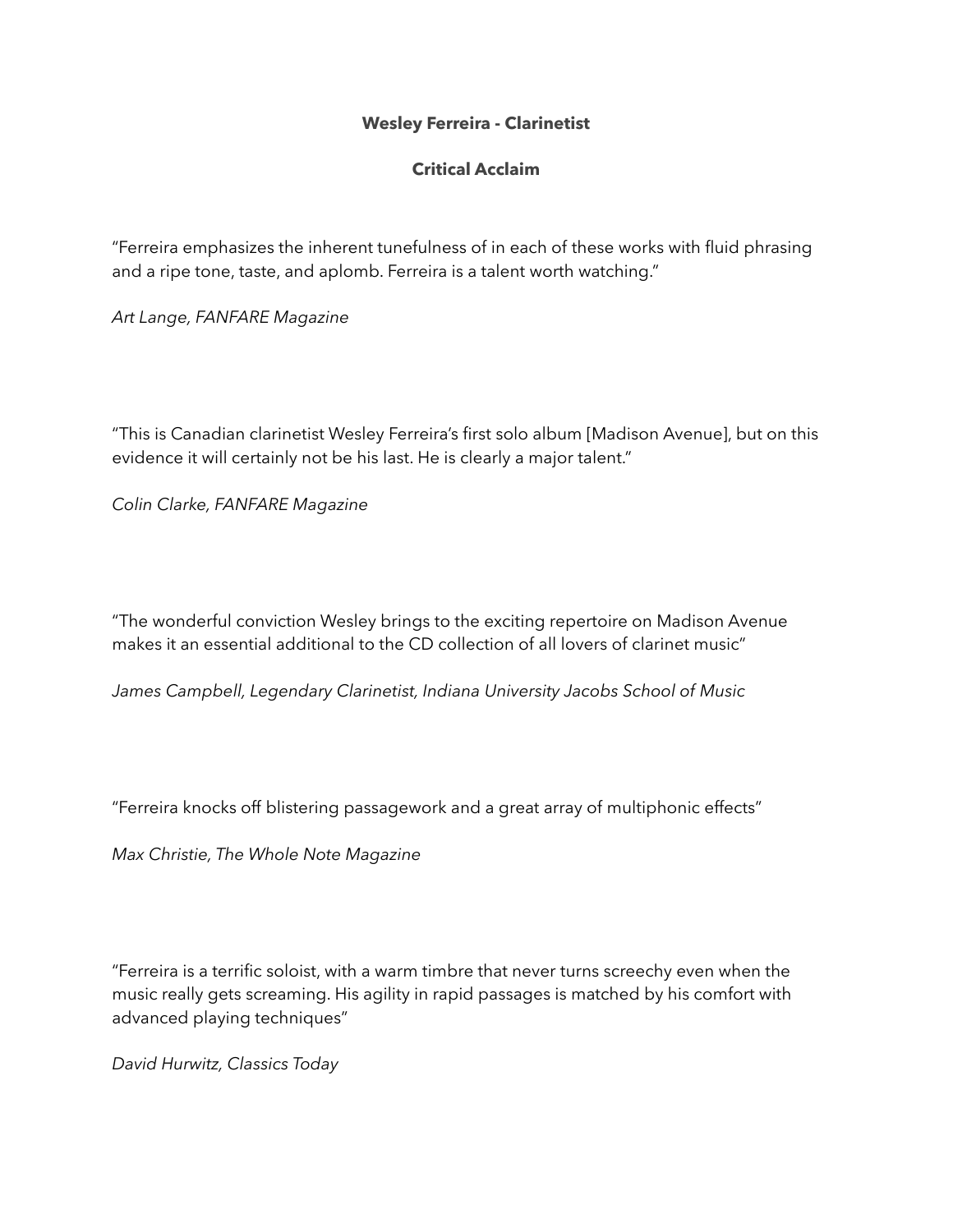"[Wesley Ferreira] in particular is, and I don't say this lightly, playing the part as well as I can imagine it being played."

*John Mackey, Award-winning American composer* 

"Friday afternoon continued with Wesley Ferreira's superb performance of two compositions by Colorado State University colleague James M. David. Inspired by several different cars, both pieces highlighted Ferreira's technical prowess, as well as his sense of line and phrasing."

*The Clarinet Magazine*

"Ferreira's expert control over his sound was especially showcased during the third movement… an overwhelming clarinet solo… (Messian's Quartet for the End of Time)

*Ross MacLean, The Argosy, Sackville, Canada*

"Wesley Ferreira displayed his beautiful tone and smooth lyrical playing in a work by Martin Kutnowski"

*Timothy Phillips, The Clarinet Magazine*

"Ferreira has a beautiful and controlled sound that he uses to support the soprano…. and which he highlights beautifully in his solo passages"

*Max Christie, The Whole Note Magazine*